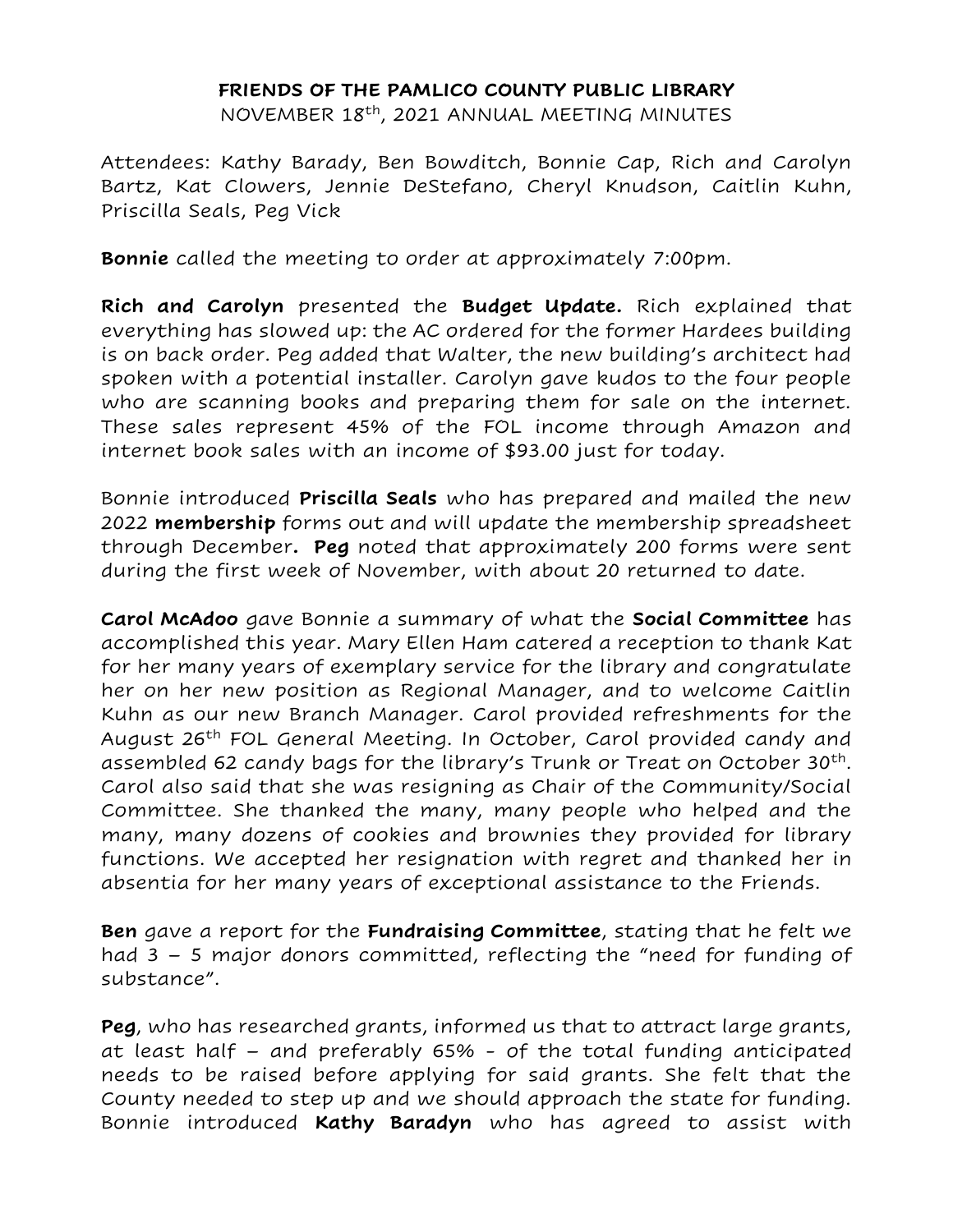fundraising and had already participated in the Ol' Front Porch food booth and the book sale.

**Bonnie** presented the slate of Board members and Friends Officers. In addition, Sheila Cantine and Dr. Sue Lee were nominated to the Board from the floor. The following Members were unanimously voted in:

Board: Dr. Josh Rose (continuing) Barry Monk (continuing) Sheila Cantine Dr. Sue Lee.

Friends Officers: Bonnie Cap, President (continuing) Peg Vick, Vice President (continuing) Carolyn Bartz, Treasurer (continuing) Rich Bartz, Assistant Treasurer (continuing).

The Friends thank Lynn Lewis for her tenure on the Board as she fills out her term and moves on to other responsibilities. She has indicated she will continue to support the Friends in other ways.

**Caitlin** reported on several library programs:

- the first Spanish Language Exchange Class was attended by four patrons
- Tech Thursday has continued to be popular (almost every day is tech day, now)
- end of the year programs include tree trimming, Ms. Olga's watercolor class on the  $27<sup>th</sup>$ , a Dec.  $4<sup>th</sup>$  holiday party, participation in the Bayboro parade on the 19<sup>th</sup>
- two virtual reality programs were welcomed with enthusiasm at the senior center.

**Caitlin** also mentioned that she had been approached by a person who asked to sell jewelry at the next book sale, with a portion of the proceeds going to the Friends. We decided to treat this as a Pilot Program.

The minutes of the October 16<sup>th</sup> Friends meeting had been emailed to members, posted on the website and printed copies made available to meeting attendees. **Rich** made a motion to accept the minutes with **Carolyn** seconding the motion. The vote was unanimous to accept the minutes.